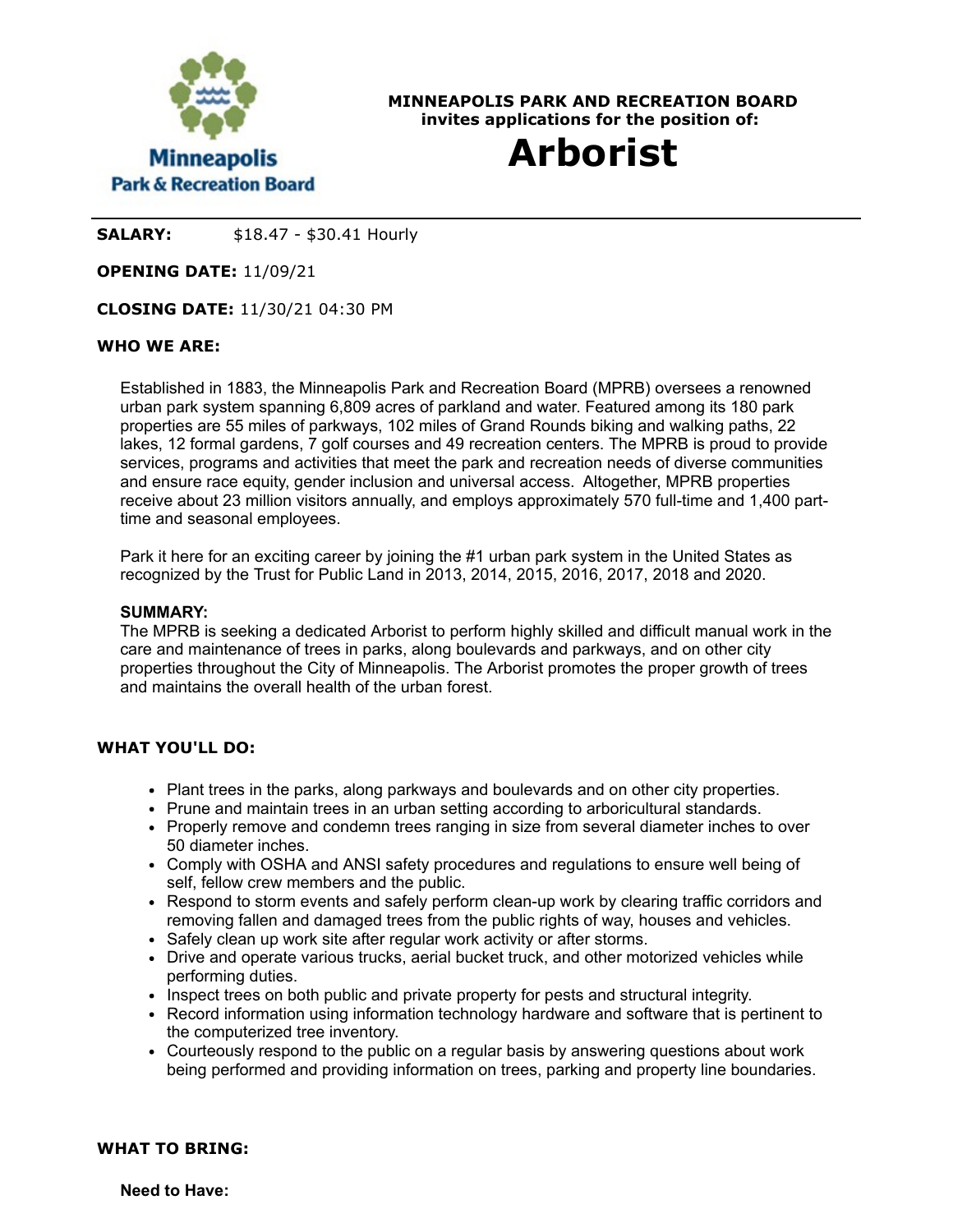- High school diploma or equivalent.
- Must be at least 18 years of age.
- Two years of verifiable experience using a rope and saddle to climb mature sized trees while performing preventative care, formative pruning, and tree removal.
- An equivalent combination of related experience, education and training that is sufficient to successfully perform the essential duties of the job may be considered.
- Valid driver's license.

#### **Nice to Have:**

- Associate's or Bachelor's degree preferred from an accredited college or university with a major in urban forestry, forestry, horticulture, arboriculture, natural resources, landscape maintenance or related field.
- ISA Certified Tree Worker or Certified Arborist (obtained within 6 months of completion of probation)
- Tree Inspector's License from the Minnesota Department of Natural Resources (obtained within 6 months of completion of probation)
- Pesticide Applicator License from Minnesota Department of Agriculture in categories A and E (obtained within 6 months of completion of probation)
- Line Clearance Certification (obtained within 6 months of completion of probation)
- First Aid and CPR Certification (obtained within 6 months of completion of probation)

## **Physical Requirements**

The physical demands described here are representative of those that must be met by an employee to successfully perform the essential duties of this job. Reasonable accommodations may be made to enable individuals with disabilities to perform the essential duties.

Ability to climb, balance, stoop, kneel, crouch, crawl, reach, stand, walk, drive, push, pull, lift, finger, grasp, feel, talk, see and perform repetitive motions. Continuous long hours spent walking, standing, bending, kneeling.

Medium Work: Exerting up to 50 pounds of force occasionally, and/or up to 20 pounds of force frequently, and/or up to 10 pounds of force constantly to move objects.

Ability to safely and operate a motor vehicle as incumbents are subject to daily local travel to and from work locations. Operate aerial lift trucks, brush/log chippers, power saws, hand tools, rope and saddle, rigging equipment, and more. Work at heights of up to 60-75 feet while operating a chain saw and other tools.

Ability to traverse on rough, uneven terrain, as well as wet and slippery surfaces and to ascend and descend ladders to access work areas.

Work outside year-round in all types of weather. Frequent exposure to equipment noise, fumes, dust, explosive materials, caustic materials, herbicides and insecticides.

## **Skills Crucial to Success in This Role:**

- Contemporary methods and techniques involved in the care and maintenance of trees, especially in the high risk environment of performing arboricultural services.
- Proper use, care and safety requirements of the tools and equipment used.
- Aerial rescue techniques, large limb removal, cabling and bracing, fertilizing and integrated pest management.
- Outstanding customer service principles and practices with a diverse customer base.
- OSHA and ANSI safety procedures and regulations related to Arborist work.

**FLSA Status:** Non-exempt

**Union Status:** City Employees Local 363

## **ADDITIONAL INFORMATION:**

## **Job Information Session:**

A 30 minute Job Information Session will be held via conference call on November 19, 2021 at 12:00pm . This is your opportunity to ask questions about the position and to gain a better understanding of the civil service application process. Interested parties are encouraged to join us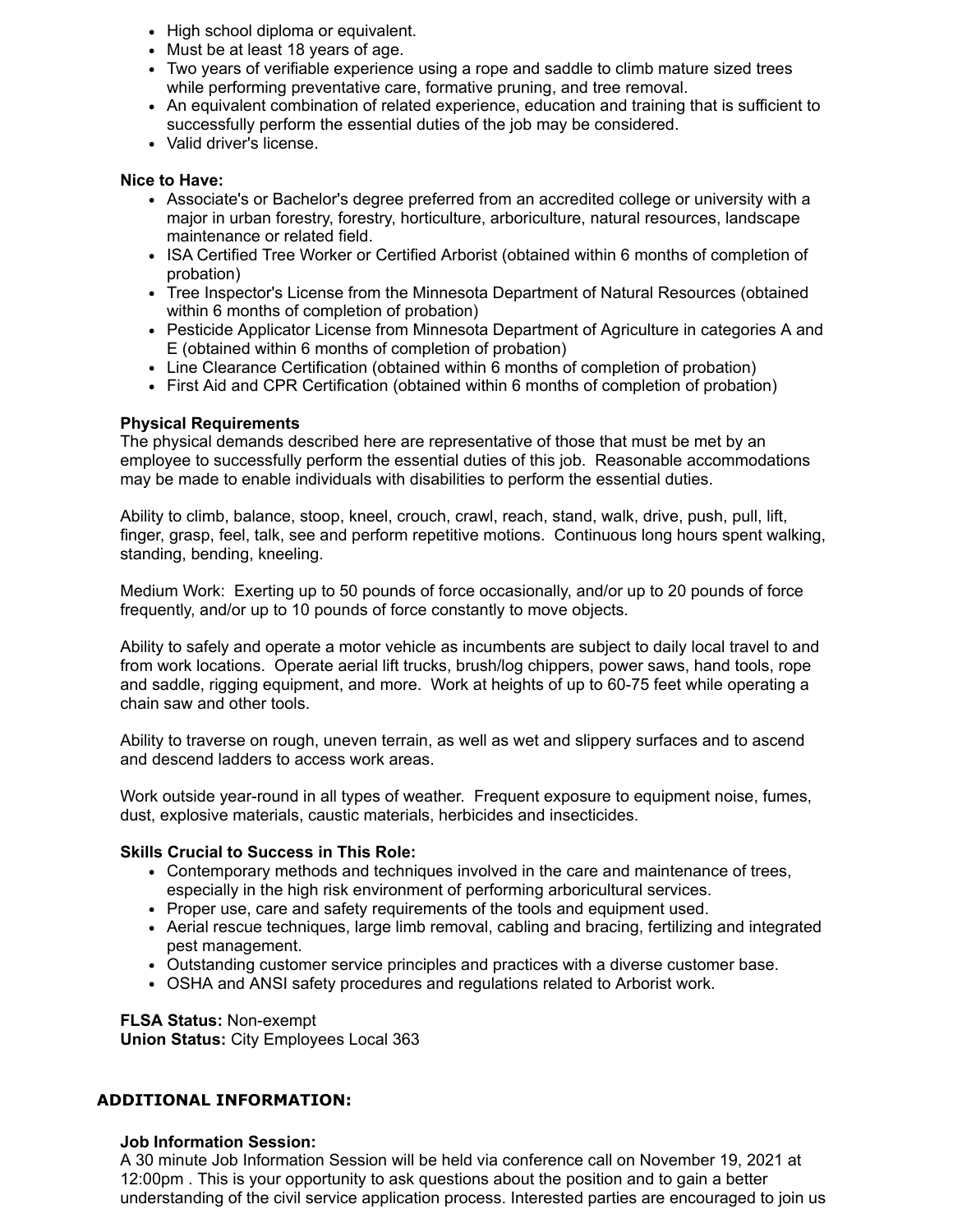via phone conference at (612) 230-6595.

T o view a full list of qualifications and job description, click [Here.](https://www.governmentjobs.com/careers/mnparks/classspecs?page=2&pagetype=classSpecifications&specId=948823) To learn more about Veteran's Preference, click [Here.](https://www.minneapolisparks.org/jobs/veterans_preference/)

#### **Selection Process:**

To apply for this full- time civil service position, applicants must complete an online application with supplemental questions at www.minneapolisparks.org/jobs. Late applications will be rejected.

What steps the selection process involves:

- We review your minimum qualifications.
- We rate your training and experience based on application materials and supplemental questions (30%).
- We conduct a structured panel interview (oral exam) (70%).
- We calculate your civil service score based on the above components and place you on the eligible list if all testing components are passed (passing score for each component and as an overall score is 70.00 or above). Eligible list will expire in six (6) months.
- We refer the top finalists to the hiring manager for an interview. Candidates identified as finalists will be asked to demonstrate their ability to cut trees, work at heights, and use of a rope and saddle as part of a final interview.
- References, including verification of employment and work performance, may be considered.
- We conduct a background check. Upon receiving a conditional offer of employment, the applicant will be asked to sign an informed consent allowing the Minneapolis Park and Recreation Board to obtain their criminal history in connection with the positions sought. View the MPRB Background Check Policy at https://www.minneapolisparks.org/wp[content/uploads/2021/05/Background-Check-Policy.pdf](https://gcc02.safelinks.protection.outlook.com/?url=https%3A%2F%2Fwww.minneapolisparks.org%2Fwp-content%2Fuploads%2F2021%2F05%2FBackground-Check-Policy.pdf&data=04%7C01%7C%7Cf2ad0c4bdc484ea42e7208d910b17530%7C64978fab645c49ceb833754623612d22%7C0%7C0%7C637559176616344615%7CUnknown%7CTWFpbGZsb3d8eyJWIjoiMC4wLjAwMDAiLCJQIjoiV2luMzIiLCJBTiI6Ik1haWwiLCJXVCI6Mn0%3D%7C1000&sdata=O4Pa1eIIiAw4Th%2BM9QnqyC9q5nhQC9COgaJ4FdWDPv8%3D&reserved=0)
- Upon receiving a conditional offer of employment, applicants will also need to successfully pass a pre-employment physical examination paid for by the MPRB.

Please note that HR reserves the right to limit the number of people invited to successive testing events.

*The MPRB is a tobacco-free workplace and park system. The MPRB is an Equal Opportunity Employer.*

APPLICATIONS MAY BE FILED ONLINE AT: [http://www.minneapolisparks.org](http://www.minneapolisparks.org/)

2117 West River Rd N Minneapolis, MN 55411

[hr@minneapolisparks.org](mailto:hr@minneapolisparks.org)

Position #REQ00596 ARBORIST KC

## **Arborist Supplemental Questionnaire**

\* 1. Following are a series of supplemental questions to assess your job-related experience and qualifications. The information on the application and your responses to the following supplemental questions will be used in a competitive evaluation of qualifications and will be used to determine your civil service score and placement on the eligible list. Therefore, all applicants are encouraged to be complete and thorough in their answers. The employment history and education detailed in your general online application must validate/support your responses to the supplemental questions. If your responses cannot be validated, you will not proceed to the next step of the selection process. A resume may be submitted, but it will not substitute for the general online application or supplemental questions; responses such as "see resume," "see application," or a separate attachment with responses to supplemental questions will not be considered.

 $\Box$  I acknowledge that I have read and understand the above information and instructions.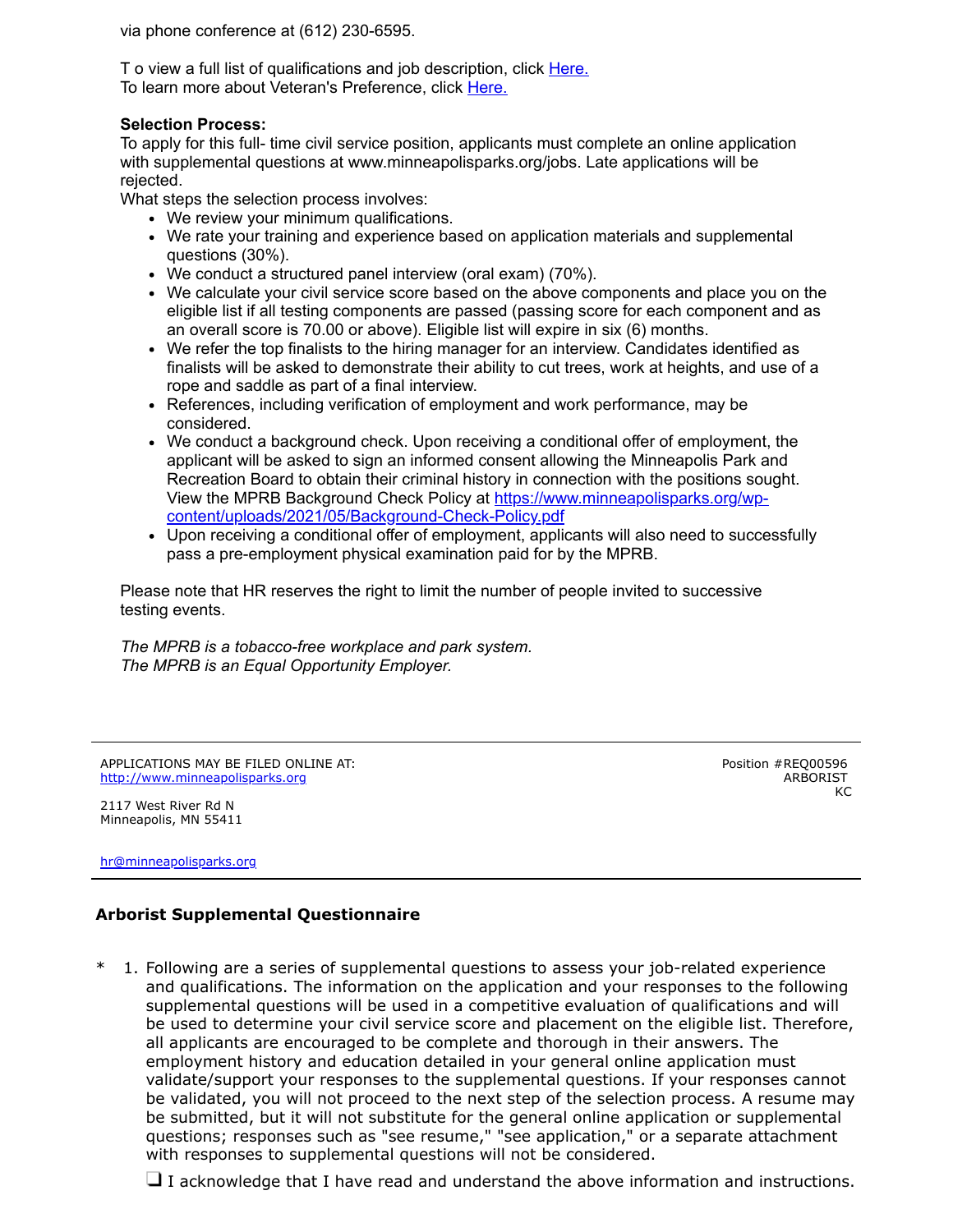- \* 2. Are you 18 years of age or older?
	- Yes
	- $\Box$  No
- \* 3. Do you have a valid driver's license?
	- □ Yes
	- $\square$  No
- \* 4. Please indicate your highest level of education achieved:
	- $\Box$  High School Diploma or equivalent
	- Associate's Degree
	- Bachelor's Degree
	- Master's or Post-Graduate Degree
	- $\Box$  I do not have a degree
- \* 5. If you indicated that you have a degree, please list the major/area of study. If you do not have a degree, please list "N/A."
- \* 6. How many years of experience do you have using a rope & saddle to climb mature sized trees while performing preventive care, formative pruning, and tree removal?
	- $\Box$  Less than 1 year
	- $\Box$  1 year but less than 2 years
	- $\Box$  2 or more years
	- $\Box$  I do not have this experience
- \* 7. Which of the following licenses do you currently hold? Please select all that apply:
	- $\Box$  ISA Certified Tree Worker or Certified Arborist
	- $\Box$  Tree Inspector's License from the Minnesota Department of Natural Resources  $\Box$  Pesticide Applicator's License from the Minnesota Department of Agriculture in categories A & E
	- **L** Line Clearance Certification
	- **T** First Aid and CPR Certification
	- $\Box$  I do not currently possess any of these
- \* 8. Describe your knowledge of methods and techniques involved in the care and maintenance of trees, especially in the high risk environment of performing arboricultural services.
- \* 9. List all experience with aerial rescue techniques, large limb removal, and integrated pest management.
- \* 10. Describe your training in proper use, care, and safety requirements of tools and equipment used in this position.
- \* 11. Describe all experience driving and operating various trucks. Include type of trucks used, such as aerial bucket trucks and other motorized vehicles, and years of experience.
- \* 12. Describe your experience providing tree care related customer service to the public.
- \* 13. Describe your experience pruning and maintaining trees in an urban forest.